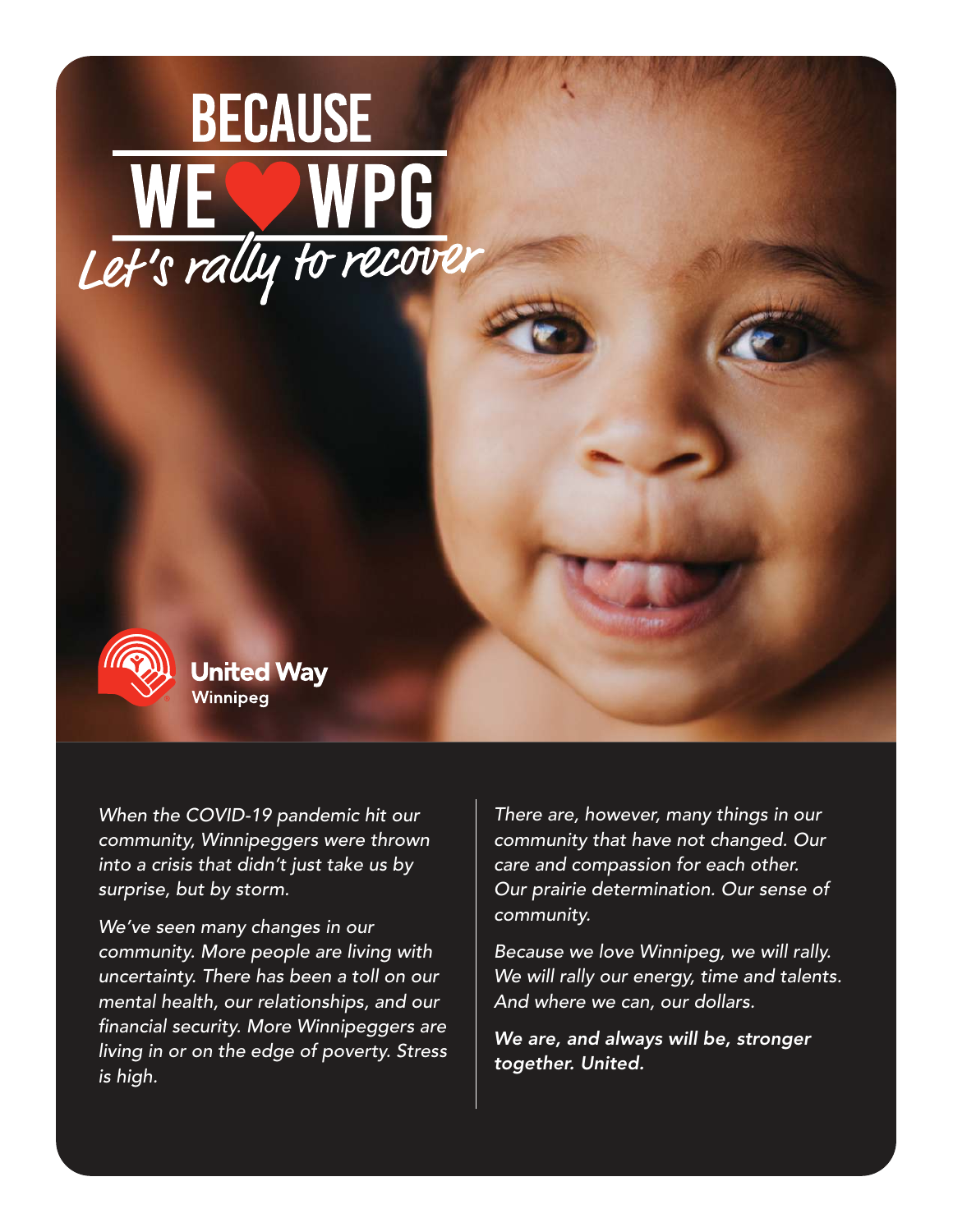#### From Sprint to Marathon

On behalf of our donors, United Way Winnipeg quickly affirmed stable, flexible support to agency partners and provided additional immediate funding to agencies supporting Winnipeg's most vulnerable citizens. We matched volunteers to agencies



looking for help, established a Knowledge Hub of curated resources for nonprofit agencies, and we partnered with the Government of Canada to steward crisis relief funding for programs supporting the most vulnerable in our city.

That was our initial response to keep everyone safe. But now we need to focus on our community's road to recovery. Research shows that large scale disasters are followed by increases in depression, substance use, a range of other mental and behavioral disorders, domestic violence, child welfare issues, and more.

We need to throw our support behind Winnipeggers, and help them take back their hopes and dreams for themselves and their families. What started as a sprint has become a marathon, and we need your help to reach the finish line.

Let's rally to recover! Together, we can make sure no one gets left behind.

#### United in Helping

United Way Winnipeg donors and volunteers support Winnipeggers in three key areas: helping kids be all they can be, moving people from poverty to possibility, and building healthy people and strong communities. This work is more important than ever.

United Way Winnipeg donors provide stable funding to more than 100 local agency partners and programs. This network of support is for all Winnipeggers.

100% of every donation to United Way Winnipeg goes directly to the community, thanks to a generous grant from the Province of Manitoba that offsets fundraising and administrative costs.

#### Every dollar counts.

Every dollar is invested to have the biggest impact.



**United Way** Winnipeg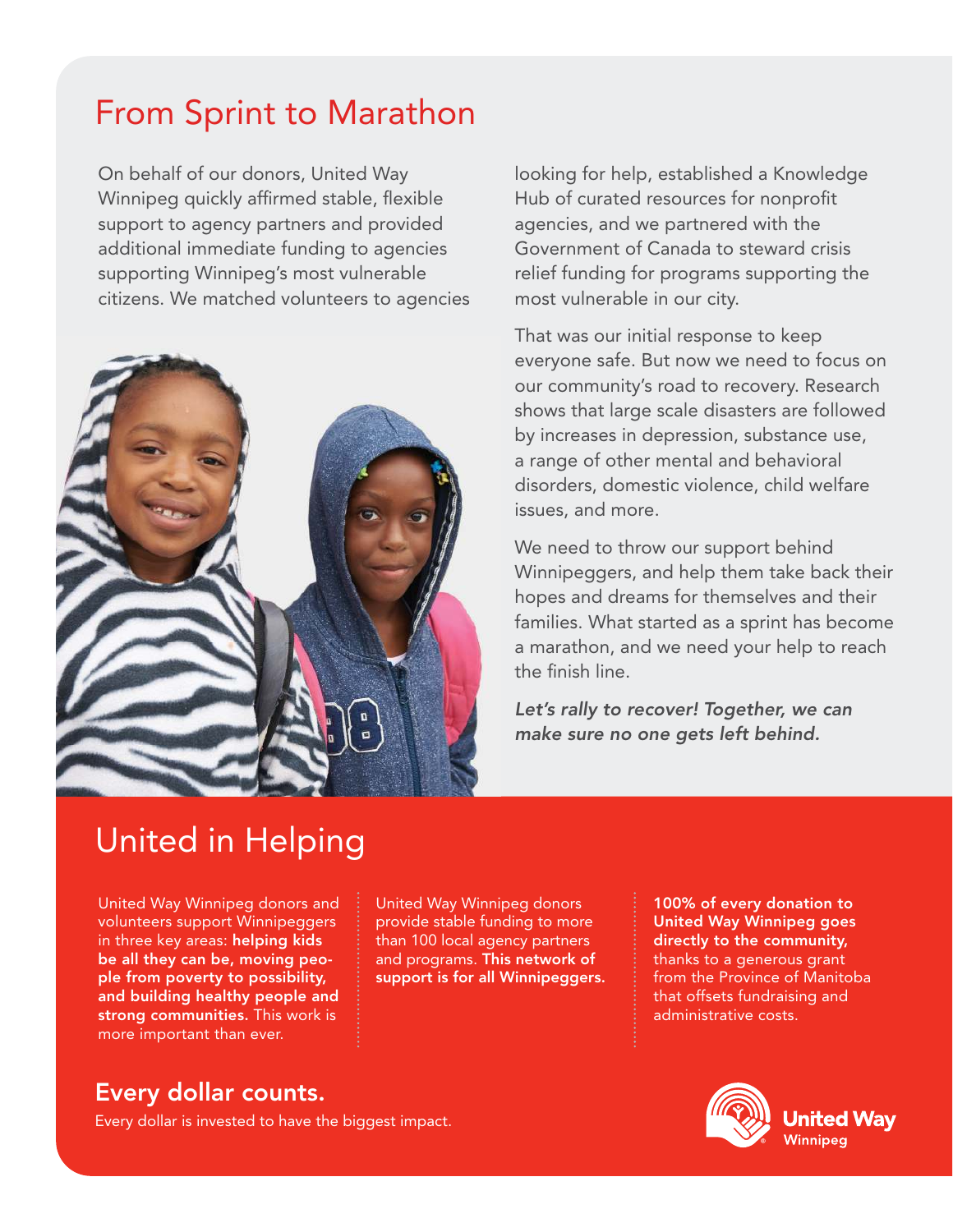#### As we look ahead, here are some of the areas of greatest need in our city:

### Mental Health & Addictions Support

Prior to the pandemic, one in three Manitobans (over 15 years of age) had significant mental health or substance use challenges. Half of Canadians say their mental health has deteriorated during the COVID-19 pandemic. COVID-19 has exacerbated existing conditions for some and triggered new challenges for others. Support aimed at prevention, education and treatment is critical.

Please keep this support in place and help us to do more

- 35 agencies provide counselling and wellness services; more than **45,000 people** received counselling sessions last year alone.
- 14 agencies serve individuals who are homeless and/or precariously housed.



## Family Supports

Many families are struggling to pay their bills and provide essentials such as food, rent, baby formula and supplies, hygiene products, and cleaning supplies. Relationships are strained and domestic violence is on the rise. Prior to COVID-19, Manitoba had the highest rate of children in care in Canada (and beyond). We can lower the stress in families with supports for basic needs, parenting, respite and youth activities—and we need to make sure there's always a safe place to go.

Please keep this support in place and help us to do more

- 23 Family Resource Centres (FRCs) support over 35,000 families in a typical year.
- 32 youth-serving agencies that support over 75,000 youth.



## Job Readiness and Training

Nearly 85,000 Manitobans lost their jobs between February and April. Women and young people have been hardest hit, with women more than twice as likely to lose their jobs as men. Services that assist people with job readiness and skills training and programs that help people manage their finances, file their taxes and access eligible supports and learn money management skills, are critical to helping individuals and families be self-sufficient.

#### Please keep this support in place and help us to do more

- 12 agencies provide life and employment skills programming.
- 12 agencies offer asset building, money management, and financial empowerment programs.
- Over 24,000 individuals accessed programming to move out of poverty last year.